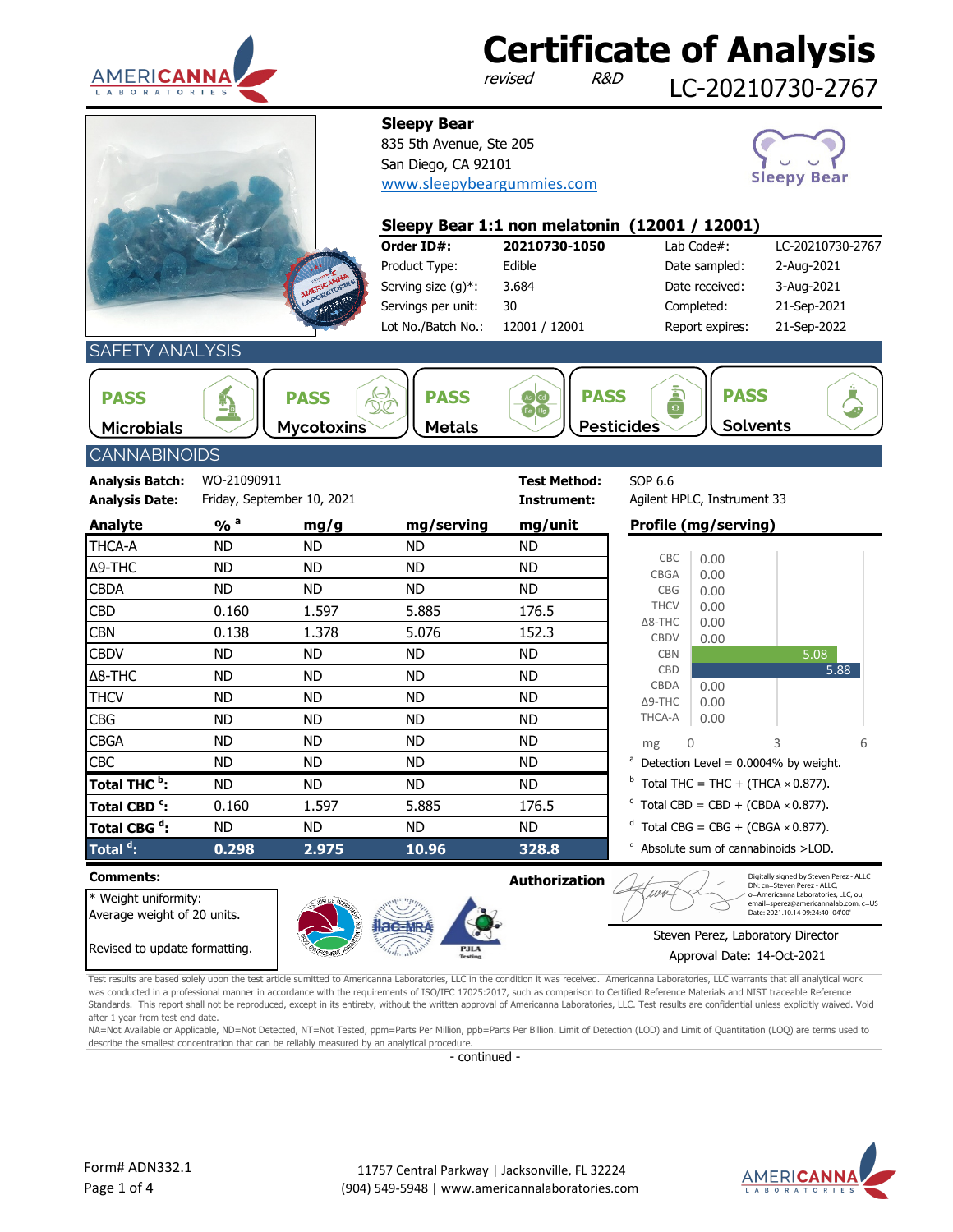

revised

LC-20210730-2767



835 5th Avenue, Ste 205 San Diego, CA 92101 [www.sleepybeargummies.com](http://www.sleepybeargummies.com/)

**Sleepy Bear**



| Sleepy Bear 1:1 non melatonin (12001 / 12001) |               |                 |                  |  |  |  |  |  |  |
|-----------------------------------------------|---------------|-----------------|------------------|--|--|--|--|--|--|
| Order ID#:                                    | 20210730-1050 | Lab Code $#$ :  | LC-20210730-2767 |  |  |  |  |  |  |
| Product Type:                                 | Edible        | Date sampled:   | 2-Aug-2021       |  |  |  |  |  |  |
| Serving size $(q)^*$ :                        | 3.684         | Date received:  | 3-Aug-2021       |  |  |  |  |  |  |
| Servings per unit:                            | 30            | Completed:      | 21-Sep-2021      |  |  |  |  |  |  |
| Lot No./Batch No.:                            | 12001 / 12001 | Report expires: | 21-Sep-2022      |  |  |  |  |  |  |

### MICROBIAL CONTAMINANT

| <b>Test</b>                                     |             | <b>Report</b>              | <b>Result</b>                      | <b>Specification</b>                             |
|-------------------------------------------------|-------------|----------------------------|------------------------------------|--------------------------------------------------|
| Shiga toxin-producing E.coli (STEC)             |             | Pass                       | Absent                             | Absent in 1 q                                    |
| Salmonella                                      |             | Pass                       | Absent                             | Absent in 1 q                                    |
| Listeria                                        |             | Pass                       | Absent                             | Absent in 1 g                                    |
| <b>Analysis Batch:</b><br><b>Analysis Date:</b> | WO-21080305 | Wednesday, August 04, 2021 | <b>Test Method:</b><br>Instrument: | SOP 6.11 (qPCR)<br>Agilent AriaMX, Instrument 43 |
| <b>MYCOTOXINS</b>                               |             |                            |                                    |                                                  |

| Analyte             | Report | <b>Result</b> | <b>Action Limit</b> | <b>LOD</b> | Unit |  |
|---------------------|--------|---------------|---------------------|------------|------|--|
| Aflatoxin,<br>Total | Pass   | <b>ND</b>     | .020ر               | J.005      | µg/g |  |
| Ochratoxin A        | Pass   | <b>ND</b>     | 020.ر               | 0.005      | µg/g |  |

\* Total Aflatoxin includes B1, B2, G1 and G2.

| <b>Analysis Batch:</b><br><b>Analysis Date:</b> | WO-21080307<br>Friday, August 06, 2021 |           | <b>Test Method:</b><br>Instrument: | SOP 6.7    | Agilent LC-MS/MS, Instrument 33 |
|-------------------------------------------------|----------------------------------------|-----------|------------------------------------|------------|---------------------------------|
| <b>HEAVY METALS</b>                             |                                        |           |                                    |            |                                 |
| Element                                         | Report                                 | Result    | <b>Action Limit</b>                | <b>LOD</b> | Unit                            |
| Lead                                            | Pass                                   | 0.052     | 0.50                               | 0.050      | $\mu$ g/g                       |
| Arsenic                                         | Pass                                   | <b>ND</b> | $1.5\,$                            | 0.050      | $\mu$ g/g                       |
| Mercury                                         | Pass                                   | ND        | 3.0                                | 0.005      | $\mu$ g/g                       |
| Cadmium                                         | Pass                                   | ND        | 0.50                               | 0.050      | $\mu$ g/g                       |
| <b>Analysis Batch:</b><br><b>Analysis Date:</b> | WO-21080306<br>Friday, August 06, 2021 |           | <b>Test Method:</b><br>Instrument: | SOP 6.10   | Agilent ICP/MS, Instrument 37   |

| <b>Comments:</b><br>None. |  |                               | Authorization | 11211 | Digitally signed by Steven Perez - ALLC<br>DN: cn=Steven Perez - ALLC.<br>o=Americanna Laboratories, LLC, ou,<br>email=sperez@americannalab.com, c=US<br>Date: 2021.10.14 09:24:57 -04'00' |
|---------------------------|--|-------------------------------|---------------|-------|--------------------------------------------------------------------------------------------------------------------------------------------------------------------------------------------|
|                           |  | <b>PJLA</b><br><b>Testing</b> |               |       | Steven Perez, Laboratory Director<br>Approval Date: 14-Oct-2021                                                                                                                            |

Test results are based solely upon the test article sumitted to Americanna Laboratories, LLC in the condition it was received. Americanna Laboratories, LLC warrants that all analytical work was conducted in a professional manner in accordance with the requirements of ISO/IEC 17025:2017, such as comparison to Certified Reference Materials and NIST traceable Reference Standards. This report shall not be reproduced, except in its entirety, without the written approval of Americanna Laboratories, LLC. Test results are confidential unless explicitly waived. Void after 1 year from test end date.

NA=Not Available or Applicable, ND=Not Detected, NT=Not Tested, ppm=Parts Per Million, ppb=Parts Per Billion. Limit of Detection (LOD) and Limit of Quantitation (LOQ) are terms used to describe the smallest concentration that can be reliably measured by an analytical procedure.

- continued -

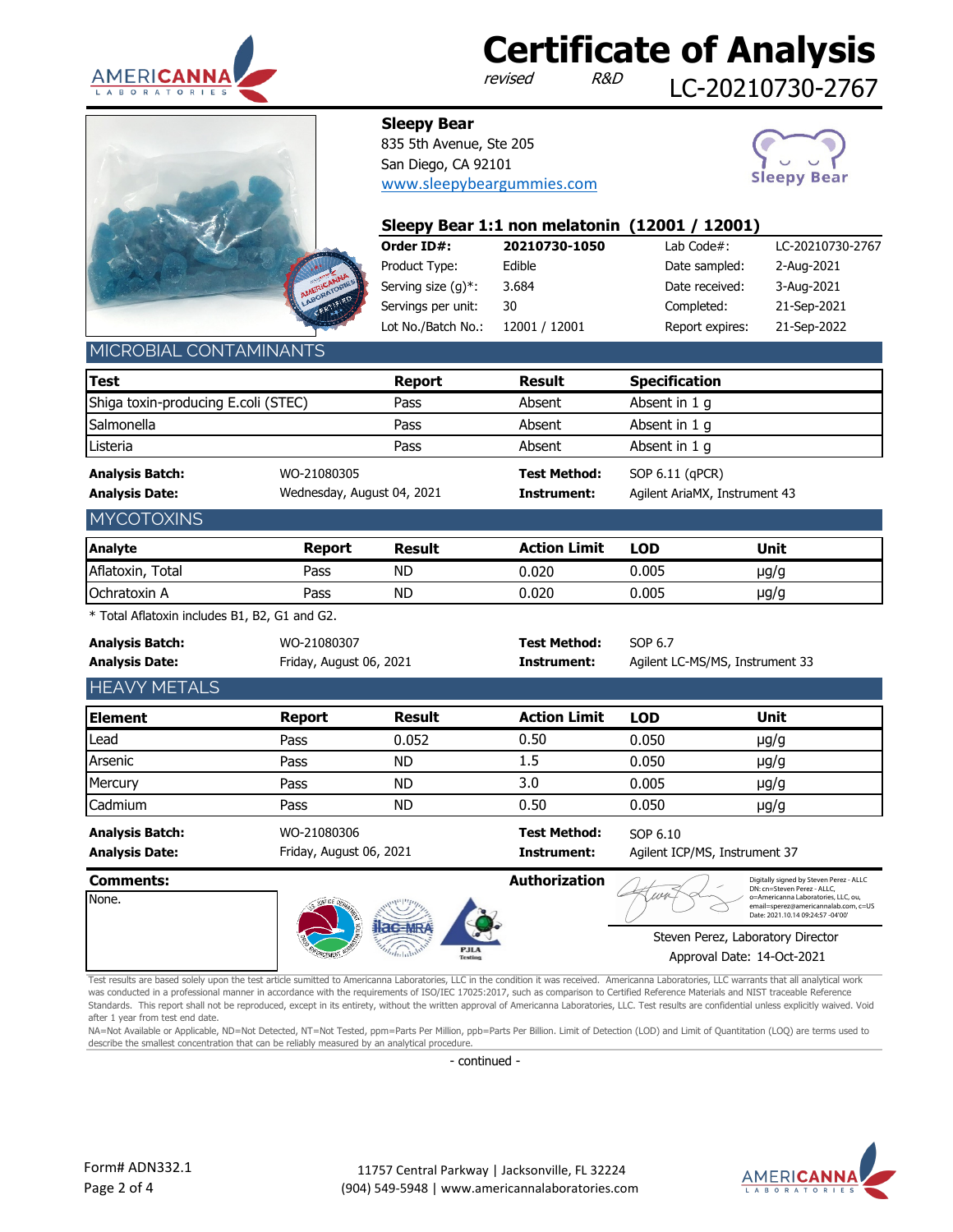

revised

12001 / 12001

LC-20210730-2767



**Sleepy Bear**

835 5th Avenue, Ste 205 San Diego, CA 92101 [www.sleepybeargummies.com](http://www.sleepybeargummies.com/)



### **Order ID#: 20210730-1050** Lab Code#: LC-20210730-2767 Product Type: Edible 2-Aug-2021 Date sampled: Serving size (g)\*: 3.684 Date received: 3-Aug-2021 Servings per unit: 30 Completed: 21-Sep-2021 Report expires: 21-Sep-2022 30 **Sleepy Bear 1:1 non melatonin (12001 / 12001)** 3.684 Lot No./Batch No.:

**PESTICIDES** 

| <b>Analyte</b>             | <b>Action Level</b>     | Result $(\mu g/g)$                                  | <b>Analyte</b>               | <b>Action Level</b>             | Result $(\mu g/g)$          |
|----------------------------|-------------------------|-----------------------------------------------------|------------------------------|---------------------------------|-----------------------------|
| Abamectin                  | 0.30                    | ND - Pass                                           | Fludioxonil                  | 3.00                            | ND - Pass                   |
| Acephate                   | 3.00                    | <b>ND</b><br>Pass<br>$\overline{\phantom{a}}$       | Hexythiazox                  | 2.00                            | $ND -$<br>Pass              |
| Acequinocyl                | 2.00                    | <b>ND</b><br>Pass<br>$\sim$                         | Imazalil                     | 0.10                            | $ND -$<br>Pass              |
| Acetamiprid                | 3.00                    | Pass<br><b>ND</b><br>$\overline{\phantom{a}}$       | Imidacloprid                 | 3.00                            | Pass<br>ND -                |
| Aldicarb                   | 0.10                    | Pass<br>ND<br>$\overline{\phantom{a}}$              | Kresoxim methyl              | 1.00                            | Pass<br>$ND -$              |
| Azoxystrobin               | 3.00                    | ND<br>Pass<br>$\overline{\phantom{a}}$              | Malathion                    | 2.00                            | Pass<br>$ND -$              |
| Bifenazate                 | 3.00                    | Pass<br>ND<br>$\overline{\phantom{a}}$              | Metalaxyl                    | 3.00                            | Pass<br>$ND -$              |
| Bifenthrin*                | 0.50                    | $\overline{ND}$<br>Pass<br>$\overline{\phantom{a}}$ | Methiocarb                   | 0.10                            | Pass<br>$ND -$              |
| Boscalid*                  | 3.00                    | $\overline{ND}$<br>Pass<br>$\overline{\phantom{a}}$ | Methomyl                     | 0.10                            | Pass<br>$ND -$              |
| Captan                     | 3.00                    | <b>ND</b><br>Pass<br>$\overline{\phantom{a}}$       | Methyl parathion*            | 0.10                            | Pass<br>$ND -$              |
| Carbaryl                   | 0.50                    | <b>ND</b><br>Pass<br>$\overline{\phantom{a}}$       | Mevinphos (I/II)             | 0.10                            | Pass<br>$ND -$              |
| Carbofuran                 | 0.10                    | <b>ND</b><br>Pass<br>$\overline{\phantom{a}}$       | Myclobutanil                 | 3.00                            | $ND -$<br>Pass              |
| Chlorantraniliprole        | 3.00                    | <b>ND</b><br>Pass<br>$\overline{\phantom{a}}$       | <b>Naled</b>                 | 0.50                            | $ND -$<br>Pass              |
| Chlordane*                 | 0.10                    | <b>ND</b><br>Pass<br>$\overline{\phantom{a}}$       | Oxamvl                       | 0.50                            | $ND -$<br>Pass              |
| Chlorfenapyr               | 0.05                    | <b>ND</b><br>Pass<br>$\overline{\phantom{a}}$       | Paclobutrazol                | 0.10                            | $ND -$<br>Pass              |
| Chlormequat chloride       | 3.00                    | Pass<br><b>ND</b><br>$\overline{\phantom{a}}$       | Pentachloronitrober          | 0.20                            | $ND -$<br>Pass              |
| Chlorpyrifos*              | 0.10                    | Pass<br>ND<br>$\overline{\phantom{a}}$              | Permethrin*                  | 1.00                            | Pass<br>$ND -$              |
| Clofentezine               | 0.50                    | Pass<br>ND<br>$\overline{\phantom{a}}$              | Phosmet                      | 0.20                            | Pass<br>$ND -$              |
| Coumaphos                  | 0.10                    | Pass<br>ND<br>$\overline{\phantom{a}}$              | Piperonyl butoxide           | 3.00                            | Pass<br>$ND -$              |
| Cyfluthrin*                | 1.00                    | Pass<br>ND<br>$\overline{\phantom{a}}$              | Prallethrin                  | 0.40                            | Pass<br>$ND -$              |
| Cypermethrin*              | 1.00                    | $\overline{ND}$<br>Pass<br>$\overline{\phantom{a}}$ | Propiconazole                | 1.00                            | Pass<br>$ND -$              |
| Daminozide                 | 0.10                    | <b>ND</b><br>Pass<br>$\overline{\phantom{a}}$       | Propoxur                     | 0.10                            | Pass<br>$ND -$              |
| Diazinon                   | 0.20                    | <b>ND</b><br>Pass<br>$\overline{\phantom{a}}$       | Pyrethrins                   | 1.00                            | <b>ND</b><br>Pass<br>$\sim$ |
| <b>Dichlorvos</b>          | 0.10                    | <b>ND</b><br>Pass<br>$\overline{\phantom{a}}$       | Pyridaben                    | 3.00                            | Pass<br>$ND -$              |
| Dimethoate                 | 0.10                    | <b>ND</b><br>Pass<br>$\overline{\phantom{a}}$       | Spinetoram (J/L)             | 3.00                            | $ND -$<br>Pass              |
| Dimethomorph (I/II)        | 3.00                    | <b>ND</b><br>Pass<br>$\overline{\phantom{a}}$       | Spinosad A + D               | 3.00                            | $ND -$<br>Pass              |
| Ethoprophos                | 0.10                    | <b>ND</b><br>Pass<br>$\overline{\phantom{a}}$       | Spiromesifen                 | 3.00                            | $ND -$<br>Pass              |
| Etofenprox                 | 0.10                    | Pass<br><b>ND</b><br>$\overline{\phantom{a}}$       | Spirotetramat                | 3.00                            | Pass<br>$ND -$              |
| Etoxazole                  | 1.50                    | Pass<br>ND.<br>$\overline{\phantom{a}}$             | Spiroxamine (I/II)           | 0.10                            | Pass<br>ND -                |
| Fenhexamid                 | 3.00                    | Pass<br>ND<br>$\overline{\phantom{a}}$              | Tebuconazole                 | 1.00                            | Pass<br>$ND -$              |
| Fenoxycarb                 | 0.10                    | ND<br>Pass<br>$\overline{\phantom{a}}$              | Thiacloprid                  | 0.10                            | Pass<br>$ND -$              |
| Fenpyroximate              | 2.00                    | ND<br>Pass<br>$\overline{\phantom{a}}$              | Thiamethoxam                 | 1.00                            | ND - Pass                   |
| Fipronil                   | 0.10                    | <b>ND</b><br>Pass<br>$\blacksquare$                 | Trifloxystrobin              | 3.00                            | ND - Pass                   |
| Flonicamid                 | 2.00                    | $\overline{\text{ND}}$ - Pass                       | Denotes analysis by GC-MS/MS |                                 |                             |
| <b>Analysis Batch:</b>     | WO-21080307             |                                                     | <b>Test Method:</b>          | SOP 6.7                         |                             |
| <b>Analysis Date (LC):</b> | Friday, August 06, 2021 |                                                     | Instrument:                  | Agilent LC-MS/MS, Instrument 32 |                             |

Friday, August 06, 2021

| esult (µg/g)                                               | <b>Analyte</b>           | <b>Action Level</b> | Result (µg/g)                                     |
|------------------------------------------------------------|--------------------------|---------------------|---------------------------------------------------|
| ND - Pass                                                  | Fludioxonil              | 3.00                | ND<br>$-$ Pass                                    |
| ND.<br>- Pass                                              | Hexythiazox              | 2.00                | <b>ND</b><br>- Pass                               |
| $\overline{\text{ND}}$<br>$-$ Pass                         | Imazalil                 | 0.10                | <b>ND</b><br>- Pass                               |
| $\overline{\text{ND}}$<br>- Pass                           | Imidacloprid             | 3.00                | ND<br>$-$ Pass                                    |
| ND.<br>Pass                                                | Kresoxim methyl          | 1.00                | ND<br>Pass<br>$\overline{a}$                      |
| ND<br>Pass                                                 | Malathion                | 2.00                | $\overline{ND}$<br>Pass<br>$\blacksquare$         |
| $\overline{\text{ND}}$<br>- Pass                           | Metalaxyl                | 3.00                | - Pass<br>$\overline{ND}$                         |
| $\overline{\text{ND}}$<br>$-$ Pass                         | Methiocarb               | 0.10                | <b>ND</b><br>- Pass                               |
| ND<br>$-$ Pass                                             | Methomyl                 | 0.10                | <b>ND</b><br>$-$ Pass                             |
| $\overline{ND}$<br>- Pass                                  | Methyl parathion*        | 0.10                | <b>ND</b><br>Pass                                 |
| $\overline{ND}$<br>Pass<br>$\sim$                          | Mevinphos (I/II)         | 0.10                | <b>ND</b><br>Pass<br>$\qquad \qquad \blacksquare$ |
| $\overline{ND}$<br>Pass<br>$\sim$                          | Myclobutanil             | 3.00                | <b>ND</b><br>$-$ Pass                             |
| $\overline{ND}$<br>$-$ Pass                                | Naled                    | 0.50                | <b>ND</b><br>$-$ Pass                             |
| <b>ND</b><br>Pass<br>$\sim$                                | Oxamyl                   | 0.50                | <b>ND</b><br>- Pass                               |
| $\overline{ND}$<br>$-$ Pass                                | Paclobutrazol            | 0.10                | <b>ND</b><br>$-$ Pass                             |
| ND<br>Pass                                                 | Pentachloronitroben      | 0.20                | $\overline{ND}$<br>Pass                           |
| ND<br>Pass<br>$\sim$                                       | Permethrin*              | 1.00                | - Pass<br>$\overline{ND}$                         |
| ND.<br>$-$ Pass                                            | Phosmet                  | 0.20                | $\overline{ND}$<br>- Pass                         |
| ND - Pass                                                  | Piperonyl butoxide       | 3.00                | ND<br>$-$ Pass                                    |
| $ND -$<br>Pass                                             | Prallethrin              | 0.40                | Pass<br><b>ND</b>                                 |
| $\overline{\text{ND}}$<br>Pass<br>$\overline{\phantom{a}}$ | Propiconazole            | 1.00                | <b>ND</b><br>Pass                                 |
| $\overline{ND}$<br>$\blacksquare$<br>Pass                  | Propoxur                 | 0.10                | <b>ND</b><br>- Pass                               |
| $\overline{\text{ND}}$<br>- Pass                           | Pyrethrins               | 1.00                | - Pass<br><b>ND</b>                               |
| ND<br>$\sim$<br>Pass                                       | Pyridaben                | 3.00                | <b>ND</b><br>- Pass                               |
| $\overline{ND}$<br>Pass                                    | Spinetoram (J/L)         | 3.00                | <b>ND</b><br>$-$ Pass                             |
| <b>ND</b><br>Pass<br>$\sim$                                | Spinosad A + D           | 3.00                | <b>ND</b><br>- Pass                               |
| $\overline{ND}$<br>$-$ Pass                                | Spiromesifen             | 3.00                | <b>ND</b><br>- Pass                               |
| $\overline{\text{ND}}$<br>$-$ Pass                         | Spirotetramat            | 3.00                | <b>ND</b><br>$\overline{a}$<br>Pass               |
| ND<br>$\overline{-}$ Pass                                  | Spiroxamine (I/II)       | 0.10                | <b>ND</b><br>Pass<br>$\blacksquare$               |
| $ND -$<br>Pass                                             | Tebuconazole             | 1.00                | $\overline{ND}$<br>Pass                           |
| ND<br>Pass<br>$\sim$                                       | Thiacloprid              | 0.10                | <b>ND</b><br>Pass<br>$\blacksquare$               |
| ND - Pass                                                  | Thiamethoxam             | 1.00                | $\overline{ND}$<br>$-$ Pass                       |
| $\overline{2}$<br>D <sub>2</sub>                           | Triflora <i>introbin</i> | ה כ                 | $\overline{2}$<br>Docc.                           |

**Analysis Date (LC): Instrument:** Agilent LC-MS/MS, Instrument 32<br>**Analysis Date (GC): Instrument:** Agilent GC-MS/MS, Instrument 34 **Instrument:** Agilent GC-MS/MS, Instrument 34

| <b>Comments:</b> |          |                               | <b>Authorization</b> | Digitally signed by Steven Perez - ALLC<br>DN: cn=Steven Perez - ALLC,                                           |
|------------------|----------|-------------------------------|----------------------|------------------------------------------------------------------------------------------------------------------|
| None.            |          |                               |                      | o=Americanna Laboratories, LLC, ou,<br>email=sperez@americannalab.com, c=US<br>Date: 2021.10.14 09:25:14 -04'00' |
|                  | :3       |                               |                      | Steven Perez, Laboratory Director                                                                                |
|                  | ORCEMENT | <b>PJLA</b><br><b>Testing</b> |                      | Approval Date: 14-Oct-2021                                                                                       |

Test results are based solely upon the test article sumitted to Americanna Laboratories, LLC in the condition it was received. Americanna Laboratories, LLC warrants that all analytical work was conducted in a professional manner in accordance with the requirements of ISO/IEC 17025:2017, such as comparison to Certified Reference Materials and NIST traceable Reference Standards. This report shall not be reproduced, except in its entirety, without the written approval of Americanna Laboratories, LLC. Test results are confidential unless explicitly waived. Void after 1 year from test end date.

NA=Not Available or Applicable, ND=Not Detected, NT=Not Tested, ppm=Parts Per Million, ppb=Parts Per Billion. Limit of Detection (LOD) and Limit of Quantitation (LOQ) are terms used to describe the smallest concentration that can be reliably measured by an analytical procedure.

- continued -



 11757 Central Parkway | Jacksonville, FL 32224 (904) 549-5948 | www.americannalaboratories.com